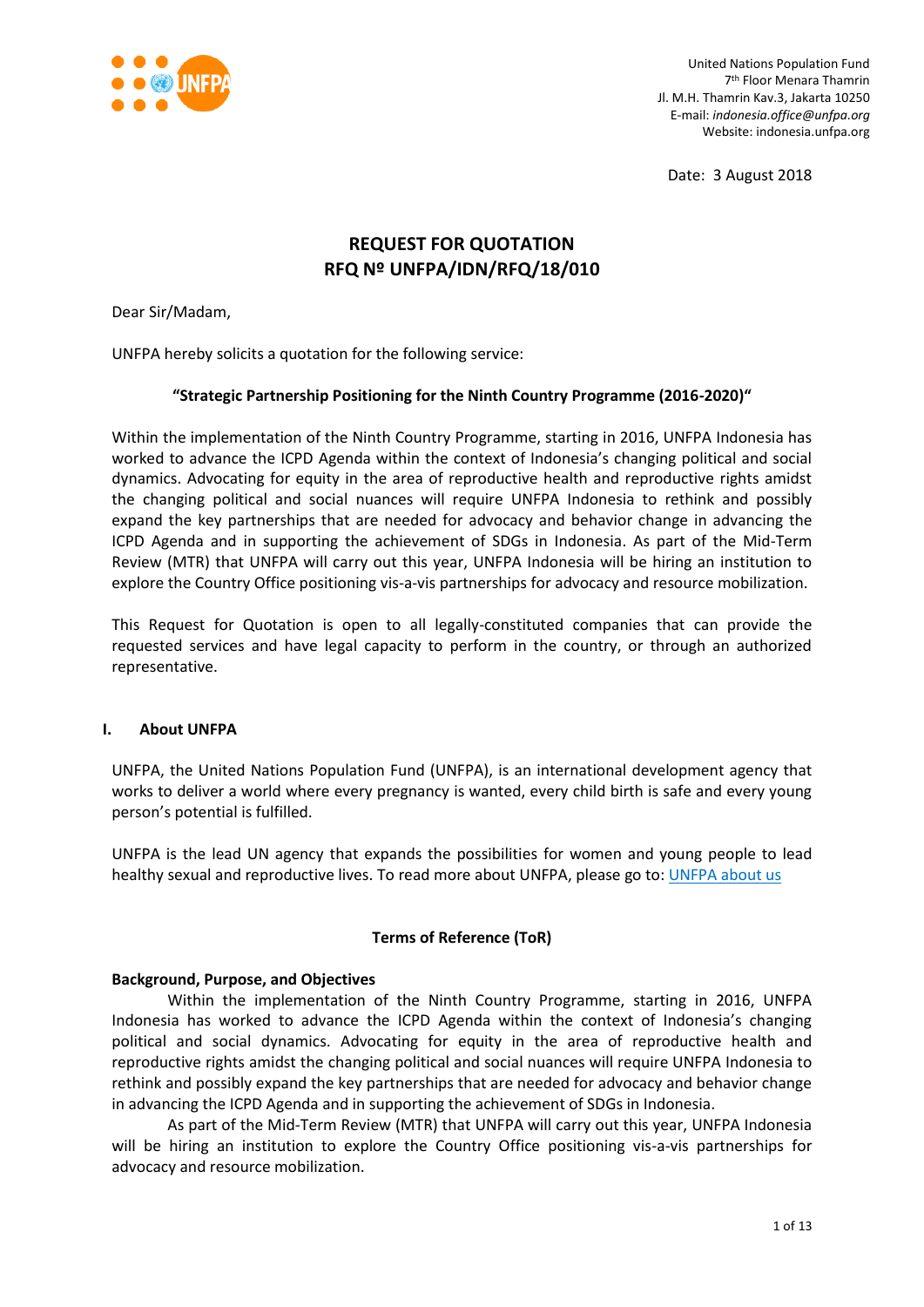

#### **Purpose**

- 1. To provide a deeper understanding of UNFPA Indonesia's current and potential partnerships that will advance the ICPD agenda.
- 2. To explore opportunities for UNFPA Indonesia resource leverage and mobilization efforts for its Country Programme initiatives.
- 3. To provide a partnerships' roadmap for the 2018 MTR, as part of efforts to enhance the programme for the last two years of the country programme cycle (2019-2020).

The report will primarily serve as an internal document for UNFPA Country Office staff to strategize partnership efforts. However, selected parts of the content will be shared with current national implementing partners through the MTR to raise awareness on advocacy for ICPD/SDGs and potential for public-private partnerships (PPP).

#### **Objectives**

- 1. To assess the strengths and weaknesses of current partnerships and how these can be leveraged for enhanced organizational profile and resource mobilization.
- 2. To develop a stakeholder mapping/analysis of current and potential partnerships, including in South-South and Triangular Cooperation (SSTC) that will inform the development of a strategy for 2019-2020.
- 3. To identify a variety of new public and private partnership opportunities that could potentially lead to increased availability of resources to advance the ICPD/SDG agenda.

#### **Scope of work:**

The institution will be assessing current and potential strategic partnerships that will advance the Ninth Country Programme advocacy across the areas of the UNFPA mandate and resource mobilization opportunities, by exploring:

- UNFPA traditional (current government partners such as BAPPENAS, BKKBN, among others, at national and subnational levels) and especially non-traditional partners including among others, national and multi-national private companies, Non-Government Organizations, Faith-Based Organizations, professional associations and media groups.
- A SWOT analysis of UNFPA's traditional and non-traditional partners and the UNFPA Country Office capacities for strategic partnership (including in SSTC) and resource mobilization.
- Specific areas within the UNFPA/ICPD mandate that may be of interest to potential partners.
- Recommendations/strategies on how strategic partnership between UNFPA and some of the above institutions can be established.

The inclusion of SSTC as a form of strategic partnership will require the institution to take into consideration the UNFPA Indonesia SSTC Assessment results conducted in 2018 to incorporate into the review design and implementation (key questions for respondents). This document will be provided for desk review.

#### **Geographic focus:**

Interviews and data collection will be carried out in Jakarta.

#### **Expected outputs:**

1. Inception report: which will include desk review of relevant documents, methodology, stakeholder mapping/analysis, key questions matrix (indicating the question, data collection method(s), interviewees).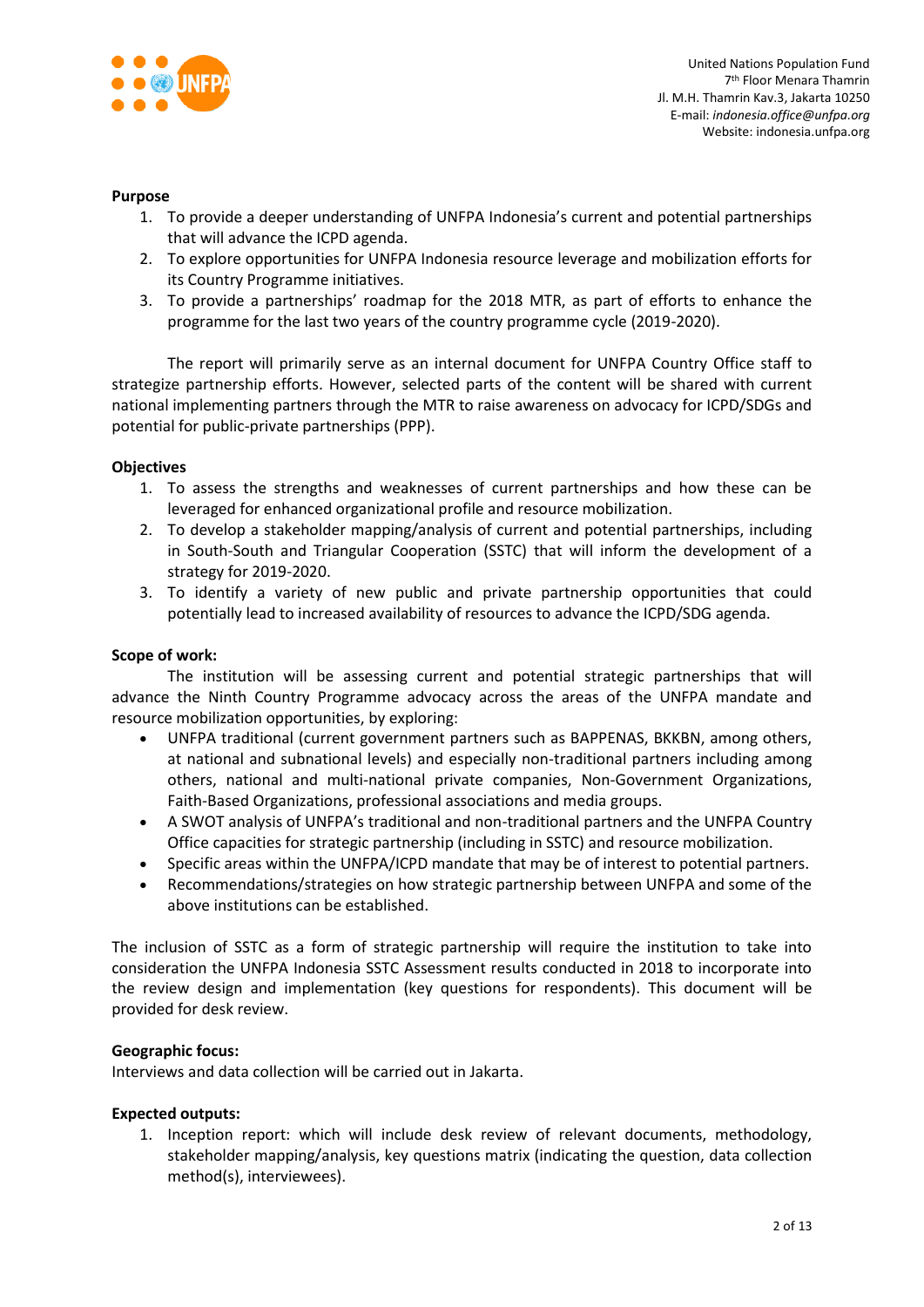

- 2. Conduct In-depth interviews (with selected UNFPA country office staff and external UNFPA partners, as well as skype calls with the Strategic Partnership Adviser-Resource Mobilization Branch Headquarters, and Strategic Partnership Adviser-Asia and the Pacific Regional Office) and other data collection methods (e-surveys, FGDs, as seen necessary based on discussions with UNFPA).
- 3. First draft report for feedback from UNFPA.
- 4. Final draft report (with executive summary) and brief version for handouts/pamphlet format.

## **Duration and working schedule:**

The total working days for this assessment is 24 work days. The timing of the assignment is expected the soonest from August 2018 and is scheduled to end in mid October 2018.

## **Delivery of outputs:**

The total working days for this assessment is 24 work days, with the general breakdown as follows:

1. Inception report:

- a. Entry meeting with UNFPA, present draft inception report to UNFPA CO, and submission of draft inception report: 4 work days
- 2. Feedback from UNFPA: 3 days
- 3. Submission of final inception report: 3 work days
- 4. Data collection and present initial findings to UNFPA CO:10 work days
- 5. First draft report: 3 work days
- 6. Feedback from UNFPA 3 days
- 7. Final draft report (with executive summary) and brief version for handouts/pamphlet format: 4 work days

## **Management and quality assurance processes:**

The institution will be under the overall guidance of the UNFPA Indonesia Representative, and will be managed on a day-to-day basis by the NPO Strategic Planning, Monitoring and Evaluation, under the supervision of the Representative, with input from the SSTC officer, supported by the M&E Assistant and the PA for RH/Youth/M&E. Reviews and feedback will involve relevant UNFPA Indonesia national programme officers and will have final approval of the Representative. Entry meetings, reporting on initial findings, and end-of consultancy briefing will be carried out with the Representative.

UNFPA Indonesia will provide support in the arrangement of meetings as necessary, particularly for institutions that are already in partnership with the Country Office. These details should be discussed during the development of the inception report (interview dashboard). For resource persons that may be from private sector or non-traditional partners or donors, UNFPA will expect the institution to utilize its networks to explore these opportunities.

## **The Country Office will provide the following documents for desk review:**

- 1. UNFPA Indonesia CPD (2016-2020).
- 2. UNFPA Indonesia CPAP (2016-2020).
- 3. UNFPA (Global) Strategic Plan 2018-2021.
- 4. UNFPA Resource Mobilization Strategy (Third Edition).
- 5. UNFPA Indonesia South-South and Triangular Cooperation Assessment Report (2018).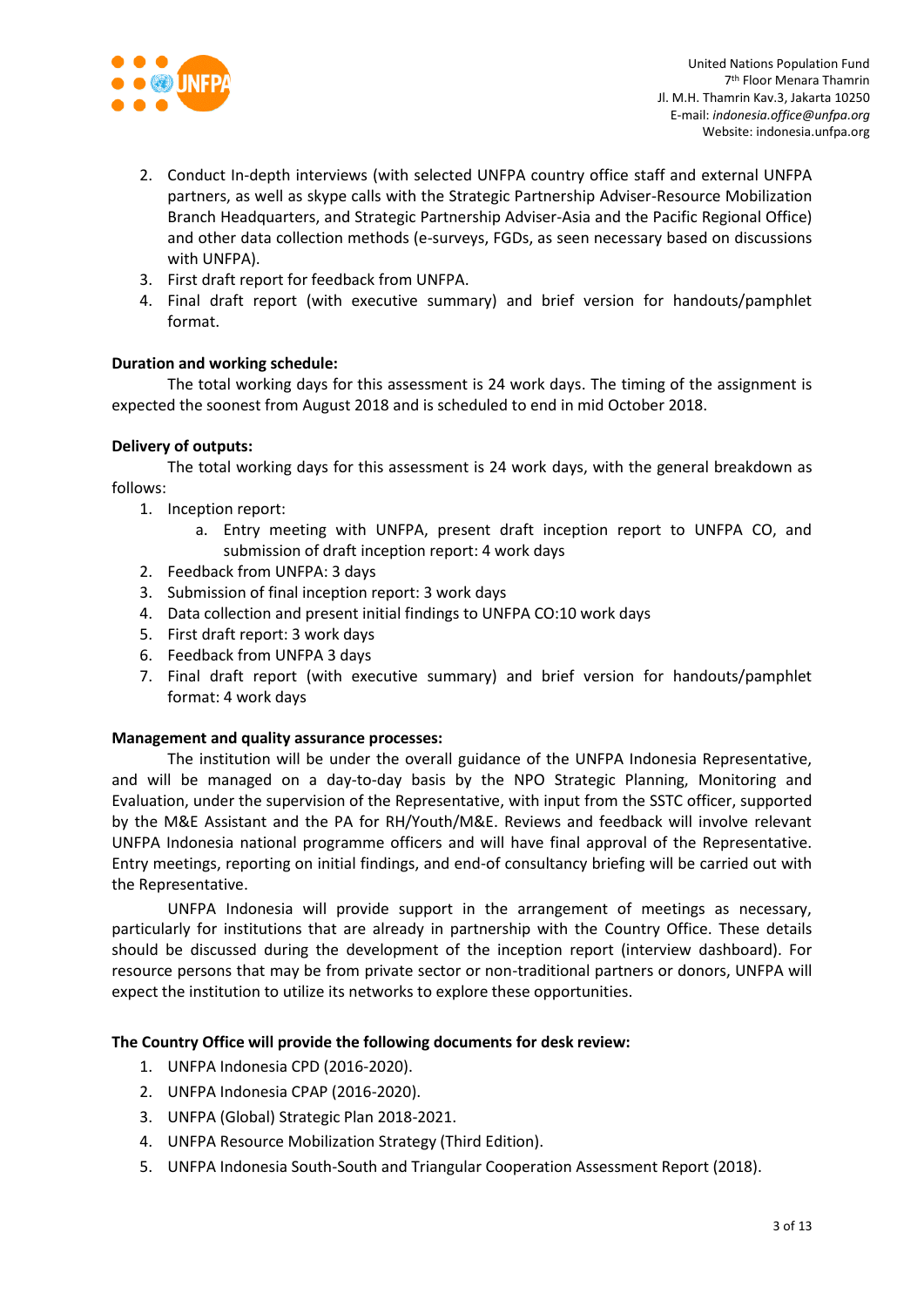

6. Resources from the MyUNFPA Resource Mobilization Toolkit, as needed.

### **Required Institutional Expertise:**

The Institution must meet the following criteria to be eligible to apply for the assignment:

- 1. At least three years of demonstrated experience in carrying out strategic partnerships assessments and/or reviews.
- 2. Demonstrated experience in working with different stakeholders from government, parliament, private sector, NGOs/CBOs, as well as faith-based organizations (FBOs) in Indonesia.
- 3. Has a wide network with different stakeholders from government, parliament, private sector, NGOs/CBOs, as well as faith-based organizations (FBOs) in Indonesia.
- 4. Has a team leader with demonstrated experience in strategic partnerships, advocacy and resource mobilization with at least a Master's Degree or equivalent in the social, economic, public health, or political sciences.
- 5. Familiarity with the Sustainable Development Goals (SDGs) particularly on issues related to young people, gender equality and disability. Familiarity with the UN and UNFPA is an asset.
- 6. Availability to facilitate consultative meetings that are conducted in Jakarta.
- 7. At least one team member should be fluent in Indonesian.
- 8. Team leader must have excellent verbal and written communication in English.

The roles and responsibilities of each individual of the institution should be clearly defined, including the identification of the designated team leader. The team leader will be responsible for all key deliverables and will coordinate the work of all other team members during all phases of the assignment, ensuring the quality, methodology, as well as timely completion of all deliverables.

#### **II. Questions**

Questions or requests for further clarifications should be submitted in writing to the contact person below:

| Name of contact person at UNFPA: | Ms. Ira Novita   |
|----------------------------------|------------------|
| Tel Nº:                          | +62 21 29802300  |
| Fax $N^{\circ}$ :                | +62 21 31927902  |
| Email address of contact person: | novita@unfpa.org |

The deadline for submission of questions is **10 August 2018**. Questions will be answered in writing and shared will parties as soon as possible after this deadline.

#### **III. Content of quotations**

Quotations should be submitted in a single e-mail whenever possible, depending on file size. Quotations must contain:

- a) Technical proposal, in response to the requirements outlined in the TOR and include the following:
	- Completed Bidder Identification Form (Annex II) in pdf format;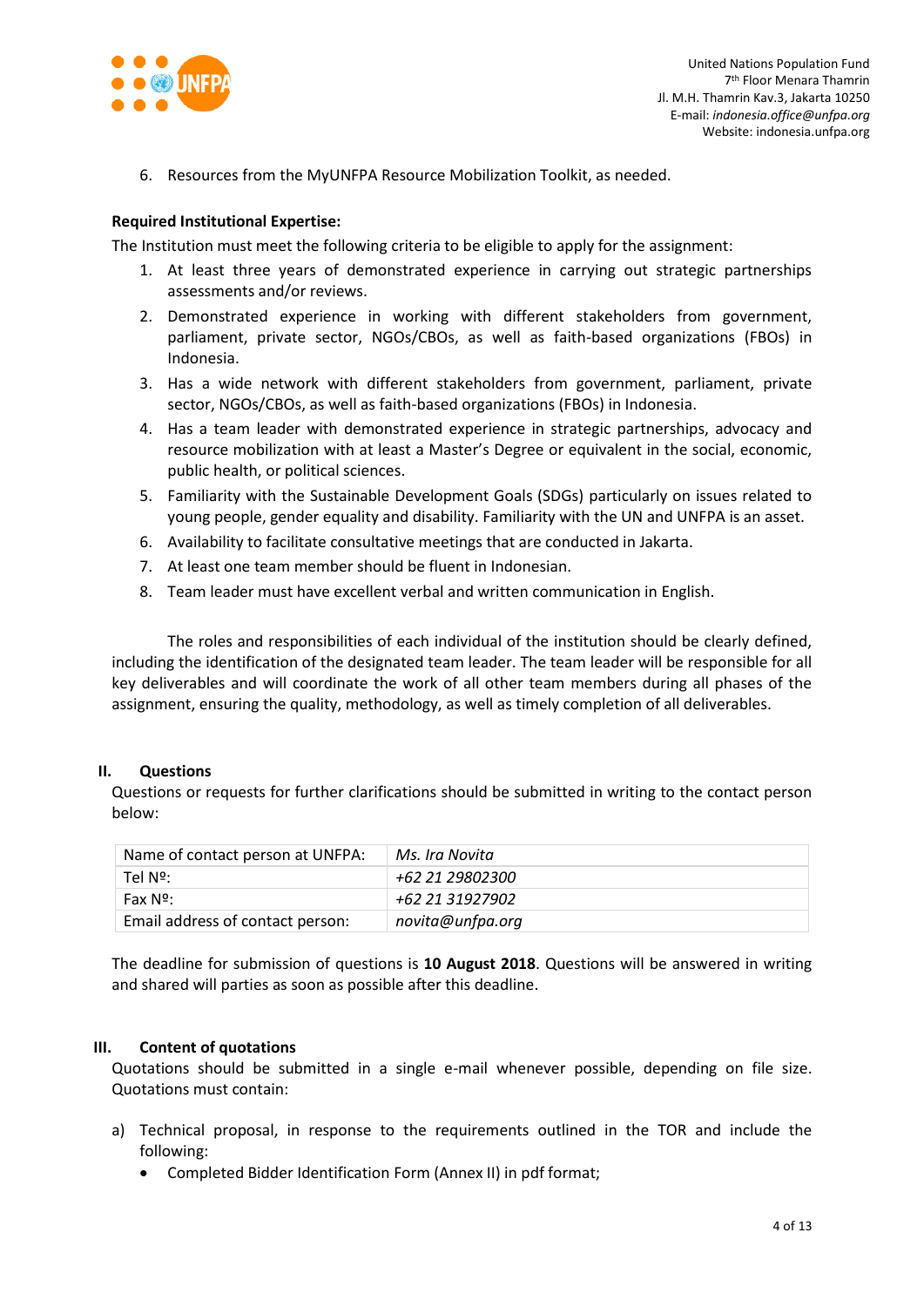

- Completed Bidder's Previous Experience (Annex III) in pdf format.
- b) Price quotation in IDR, to be submitted strictly in accordance with the price quotation form.

Both parts of the quotation must be signed by the bidding company's relevant authority and submitted in PDF format.

s

## **IV. Instructions for submission**

Proposals should be prepared based on the guidelines set forth in Section III above, along with a properly filled out and signed price quotation form, are to be sent by e-mail to indonesia.office@unfpa.org no later than: **Sunday, 19 August 2018**.

Please note the following guidelines for electronic submissions:

- The following reference must be included in the email subject line: **RFQ Nº UNFPA/IDN/RFQ/18/010 - Strategic Partnership Positioning for the Ninth Country Programme (2016-2020).** Proposals that do not contain the correct email subject line may be overlooked by the procurement officer and therefore not considered.
- The total e-mail size may not exceed **20 MB (including e-mail body, encoded attachments and headers)**. Where the technical details are in large electronic files, it is recommended that these be sent separately before the deadline.

## **V. Overview of Evaluation Process**

The evaluation will be carried out in a two-step process by an ad-hoc evaluation panel, with evaluation of the technical proposal being completed prior to any price proposal being opened and compared. The price proposal will be opened only for those Bidders, where technical proposal reach a minimum score of 70 and who have fulfilled the required qualifications.

## **Technical Evaluation**

Technical proposals will be evaluated based on their responsiveness to the service requirements /TORs listed in Section I and in accordance with the evaluation criteria below.

| <b>Criteria</b>                                                                                                                | [A] Maximum<br><b>Scores</b> | [B]<br>Scores attained<br>by Bidder | [C]<br>Weight (%) | $[B] \times [C] = [D]$<br><b>Total Points</b> |
|--------------------------------------------------------------------------------------------------------------------------------|------------------------------|-------------------------------------|-------------------|-----------------------------------------------|
| Mandatory requirements:                                                                                                        |                              |                                     |                   |                                               |
| • Legal documents;                                                                                                             |                              |                                     |                   |                                               |
| • Profile of the company and<br>relevance to the Project;<br>institutional structure:                                          |                              |                                     |                   |                                               |
| Showing the networking<br>$\circ$<br>capacity;                                                                                 | 100                          |                                     | 5%                |                                               |
| Demonstrating the ability in<br>$\circ$<br>organizing team members in<br>collecting and analysing<br>information in the field. |                              |                                     |                   |                                               |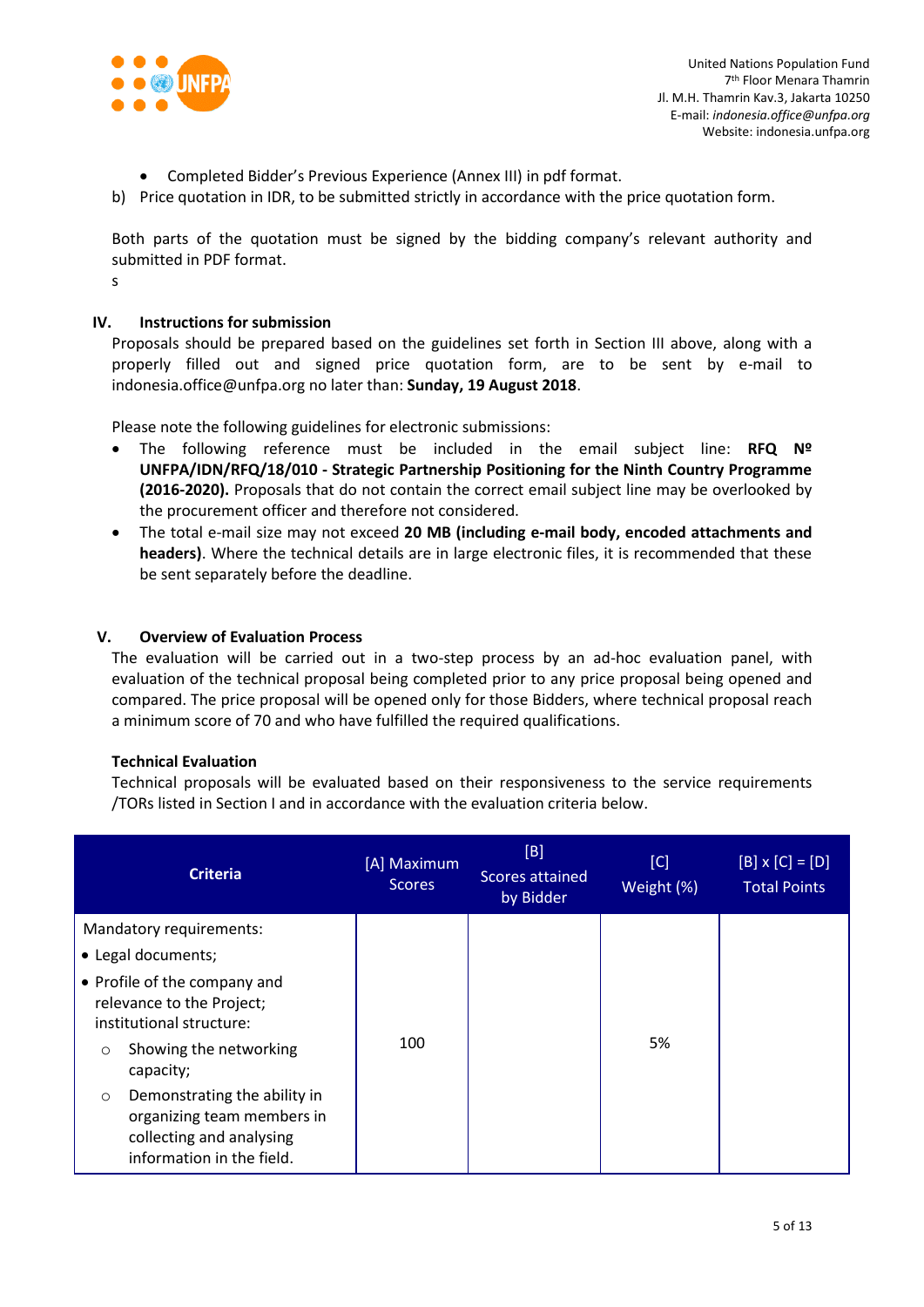

| Technical approach, methodology<br>and level of understanding of the<br>objectives of the project:<br>• Understanding of, and<br>responsiveness to, UNFPA Indonesia<br>Country Office requirements;<br>• Understanding of the scope,<br>objectives and completeness of<br>response.                                            | 100 | 5%  |  |
|--------------------------------------------------------------------------------------------------------------------------------------------------------------------------------------------------------------------------------------------------------------------------------------------------------------------------------|-----|-----|--|
| Technical proposal - work plan/time<br>scales given in the proposal and its<br>adequacy to meet the project<br>objectives:                                                                                                                                                                                                     |     |     |  |
| • Quality of proposed approach (incl.<br>methodology, workflow, data<br>collection, implementation plan,<br>institutional quality control, time<br>management, and progress report<br>schedule and status reviews with<br>UNFPA);                                                                                              | 100 | 40% |  |
| • Quality of proposed Implementation<br>plan in completing the deliverables.                                                                                                                                                                                                                                                   |     |     |  |
| Organizational experience and<br>capacity, including specific experience<br>and expertise relevant to the<br>assignment, professional experience<br>of the staff that will be employed to<br>the project proving demonstrated<br>expertise in evaluation and related<br>processes (see "required institutional<br>expertise"). | 100 | 20% |  |
| <b>Grand Total All Criteria</b>                                                                                                                                                                                                                                                                                                |     | 70% |  |

The following scoring scale will be used to ensure objective evaluation:

| Degree to which the Terms of Reference requirements are met<br>based on evidence included in the Bid submitted | <b>Scores</b><br>out of 100 |
|----------------------------------------------------------------------------------------------------------------|-----------------------------|
| Significantly exceeds the requirements                                                                         | $90 - 100$                  |
| <b>Exceeds the requirements</b>                                                                                | $80 - 89$                   |
| Meets the requirements                                                                                         | $70 - 79$                   |
| Partially meets the requirements                                                                               | $1 - 69$                    |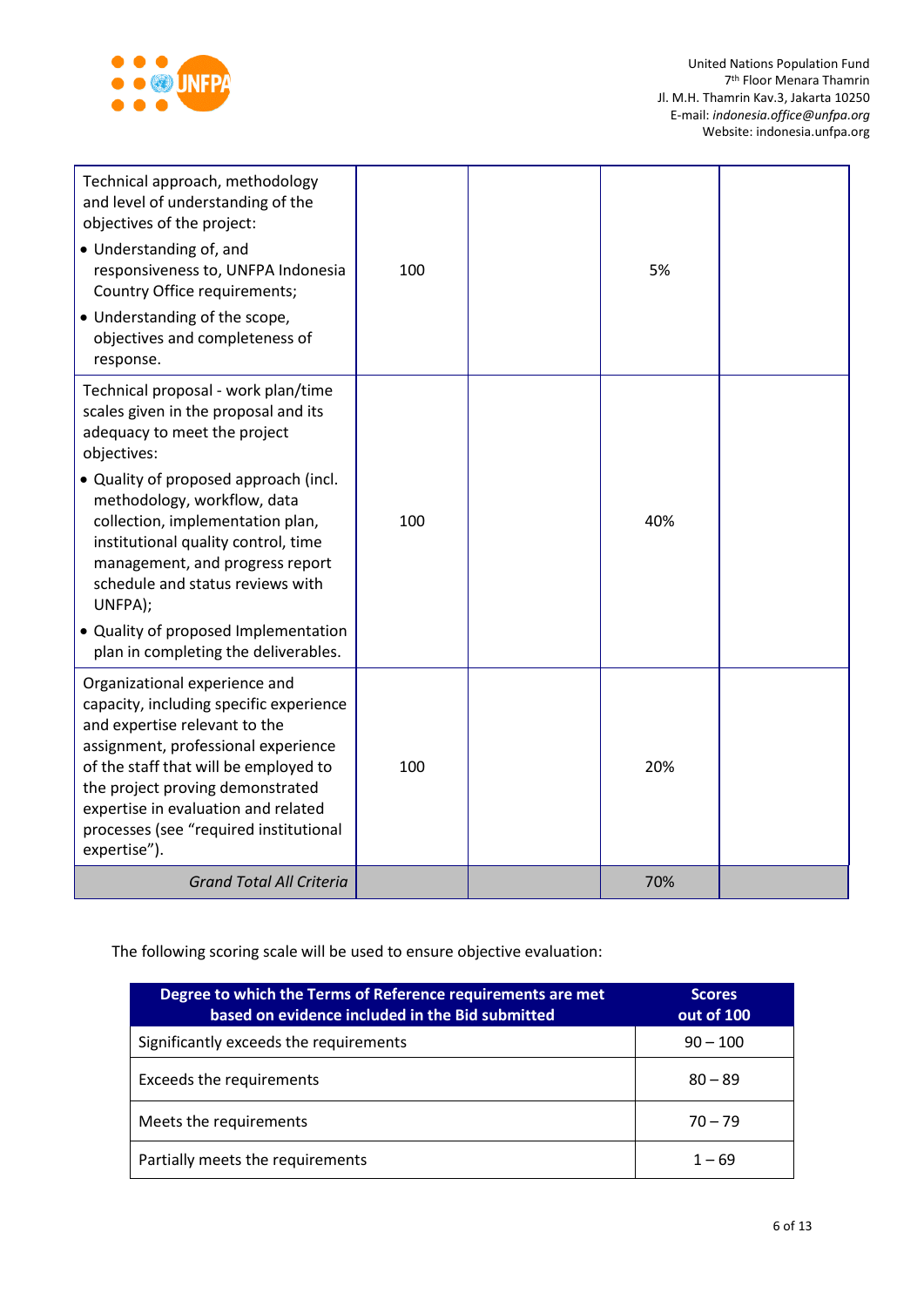

| Does not meet the requirements or no information provided to assess |  |
|---------------------------------------------------------------------|--|
| compliance with the requirements                                    |  |

### **Financial Evaluation**

Price quotes will be evaluated based on their responsiveness to the price quote form. The maximum number of points for the price quote is 30, which will be allocated to the lowest total price. All other price quotes will receive points in inverse proportion according to the following formula:

|                     | Lowest quote (IDR)          |                      |
|---------------------|-----------------------------|----------------------|
| Financial score $=$ | Quote being scored<br>(IDR) | X 30 (Maximum score) |

#### **Total score**

The total score for each proposal will be the weighted sum of the technical score and the financial score. The maximum total score is 100 points.

#### **VI. Award Criteria**

UNFPA shall award a Professional Service Contract on a fixed-cost basis to the Bidder that obtain the highest total score.

#### **VII. Right to Vary Requirements at Time of Award**

UNFPA reserves the right at the time of award of contract to increase or decrease by up to 20% the volume of services specified in this RFQ without any change in unit prices or other terms and conditions.

#### **VIII. Payment Terms**

UNFPA payment terms are net 30 days upon receipt of invoice and delivery/acceptance of the milestone deliverables linked to payment as specified in the contract.

### **IX. [Fraud and Corruption](http://www.unfpa.org/about-procurement#FraudCorruption)**

UNFPA is committed to preventing, identifying, and addressing all acts of fraud against UNFPA, as well as against third parties involved in UNFPA activities. UNFPA's policy regarding fraud and corruption is available here: [Fraud Policy.](http://www.unfpa.org/resources/fraud-policy-2009#overlay-context=node/10356/draft) Submission of a proposal implies that the Bidder is aware of this policy.

Suppliers, their subsidiaries, agents, intermediaries and principals must cooperate with the UNFPA Office of Audit and Investigations Services as well as with any other oversight entity authorized by the Executive Director and with the UNFPA Ethics Advisor as and when required. Such cooperation shall include, but not be limited to, the following: access to all employees, representatives agents and assignees of the vendor; as well as production of all documents requested, including financial records. Failure to fully cooperate with investigations will be considered sufficient grounds to allow UNFPA to repudiate and terminate the Agreement, and to debar and remove the supplier from UNFPA's list of registered suppliers.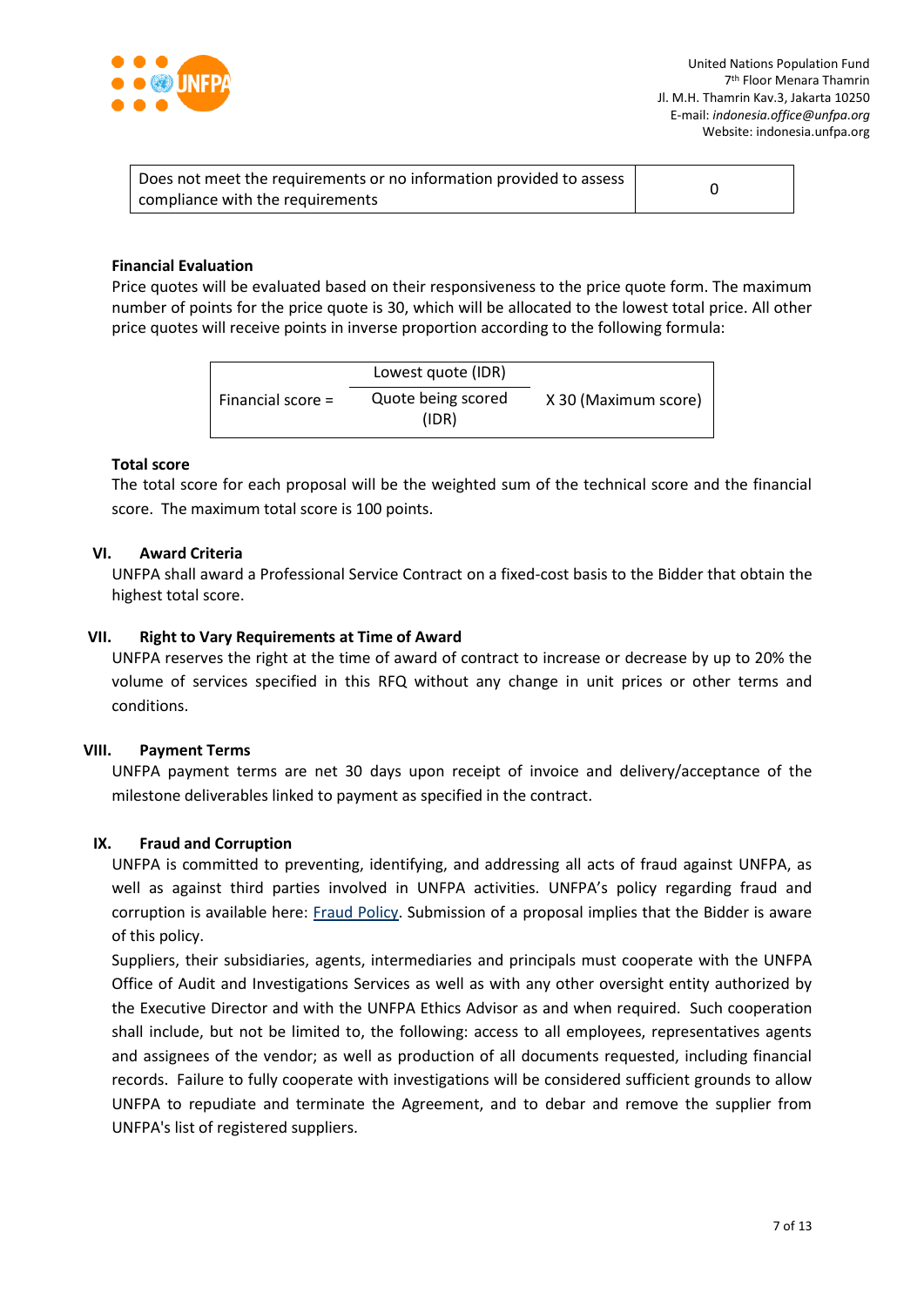

A confidential Anti-Fraud Hotline is available to any Bidder to report suspicious fraudulent activities a[t UNFPA Investigation Hotline.](http://web2.unfpa.org/help/hotline.cfm)

## **X. Zero Tolerance**

UNFPA has adopted a zero-tolerance policy on gifts and hospitality. Suppliers are therefore requested not to send gifts or offer hospitality to UNFPA personnel. Further details on this policy are available here: [Zero Tolerance Policy.](http://www.unfpa.org/about-procurement#ZeroTolerance)

## **XI. RFQ Protest**

Bidder(s) perceiving that they have been unjustly or unfairly treated in connection with a solicitation, evaluation, or award of a contract may submit a complaint to the UNFPA Representative, Dr. Annette Sachs Robertson at [indonesia.office@unfpa.org.](mailto:indonesia.office@unfpa.org) Should the supplier be unsatisfied with the reply provided by the UNFPA Representative, the supplier may contact the Chief, Procurement Services Branch at [procurement@unfpa.org.](mailto:procurement@unfpa.org)

## **XII. Disclaimer**

Should any of the links in this RFQ document be unavailable or inaccessible for any reason, bidders can contact the Procurement Officer in charge of the procurement to request for them to share a PDF version of such document(s).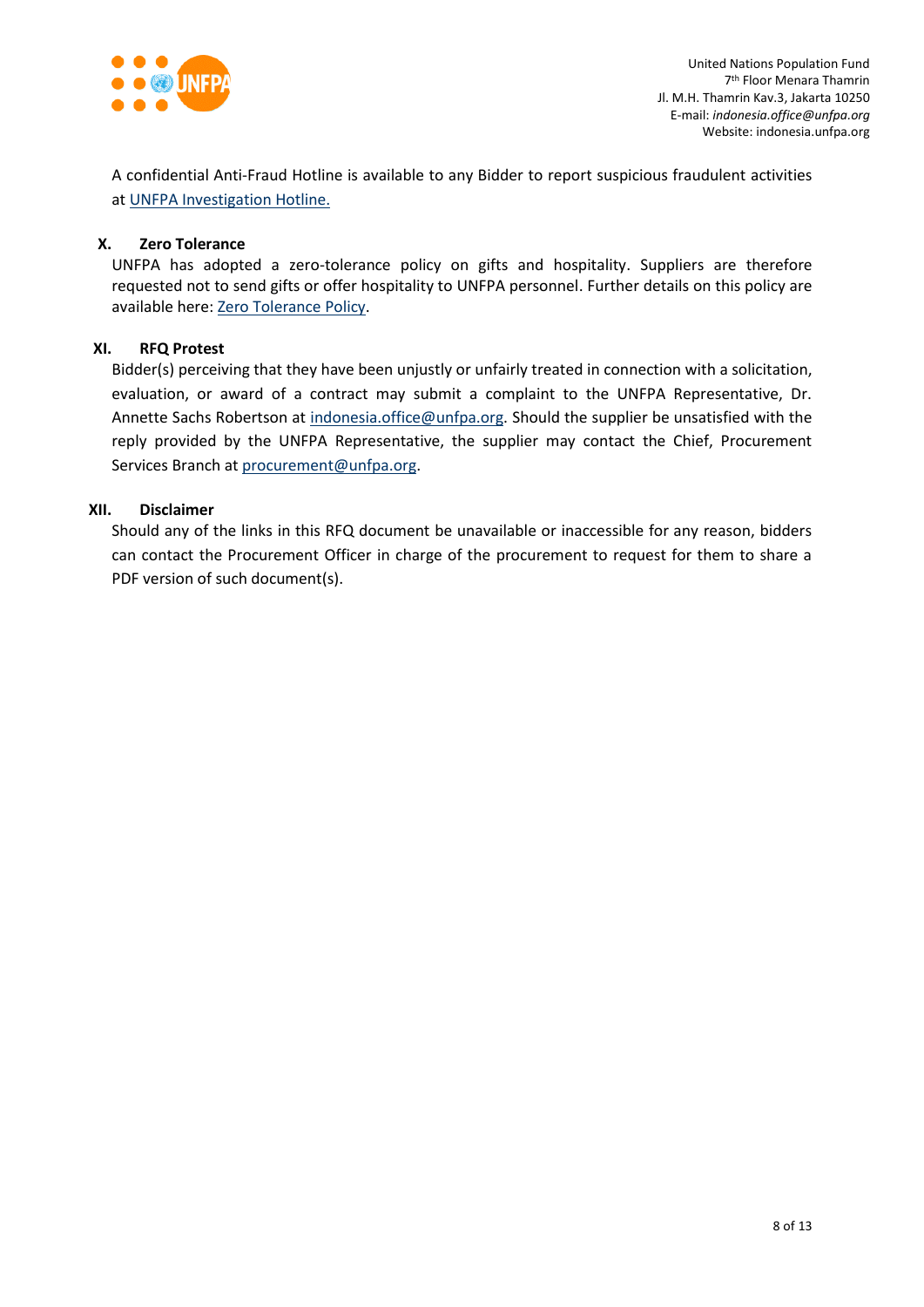

*Vendor's Comments:*

## **PRICE QUOTATION FORM**

| Name of Bidder:                                                                                                                     |                             |
|-------------------------------------------------------------------------------------------------------------------------------------|-----------------------------|
| Date of the quotation:                                                                                                              | Click here to enter a date. |
| Request for quotation Nº:                                                                                                           | UNFPA/IDN/RFQ/18/010        |
| <b>Currency of quotation:</b>                                                                                                       | IDR                         |
| Delivery charges based on the<br>following 2010 Incoterm:                                                                           | N/A                         |
| <b>Validity of quotation:</b><br>(The quotation must be valid for a period<br>of at least 3 months after the submission<br>deadline |                             |

- The Price Quotation must provide a detailed cost breakdown for each item. The components comprising the total price must provide sufficient detail to allow UNFPA to determine compliance of offer with requirements as per Terms of Reference of this RFQ.
- Quoted rates must be **exclusive of all taxes**, since UNFPA is exempt from taxes.
- The format provided shall be used as a model in preparing the Price Quotation. The format includes specific expenditures, which may or may not be required or applicable but are indicated to serve as examples.
- In case of discrepancy between unit price and total price, the lower price shall prevail and the higher price shall be corrected. If the Bidder does not accept the correction of errors, its Proposal will be rejected.

| Item                                              | <b>Description</b>                          | <b>Unit</b> | Qty | No. of days | Unit cost (IDR) | Total (IDR) |
|---------------------------------------------------|---------------------------------------------|-------------|-----|-------------|-----------------|-------------|
|                                                   | 1. Professional Fee                         |             |     |             |                 |             |
|                                                   | Team Leader                                 |             |     |             |                 |             |
|                                                   | <b>Team Member</b>                          |             |     |             |                 |             |
|                                                   | 2. Travel and accommodation (if applicable) |             |     |             |                 |             |
|                                                   |                                             |             |     |             |                 |             |
| (Please specify other cost - if applicable)<br>3. |                                             |             |     |             |                 |             |
|                                                   |                                             |             |     |             |                 |             |
|                                                   |                                             |             |     |             | Total           |             |

I hereby certify that the company mentioned above, which I am duly authorized to sign for, has reviewed RFQ Nº UNFPA/IDN/RFQ/18/010 including all annexes, amendments to the RFQ document (if applicable) and the responses provided by UNFPA on clarification questions from the prospective service providers. Further, the company accepts the General Conditions of Contract for UNFPA and we will abide by this quotation until it expires.

|                | Click here to enter a<br>date. |
|----------------|--------------------------------|
| Name and title | Date and place                 |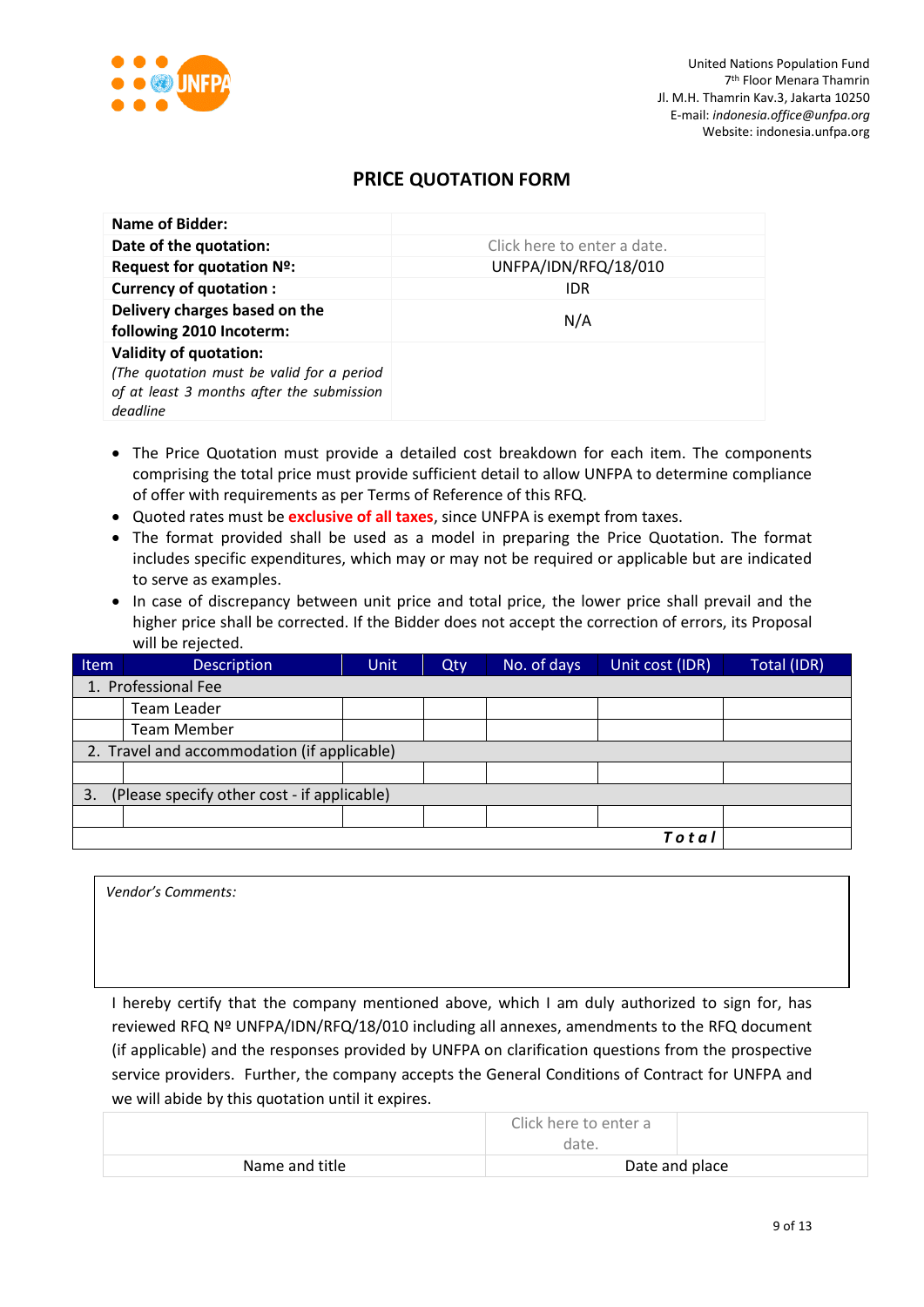

United Nations Population Fund 7 th Floor Menara Thamrin Jl. M.H. Thamrin Kav.3, Jakarta 10250 E-mail: *indonesia.office@unfpa.org* Website: indonesia.unfpa.org

# **ANNEX I: General Conditions of Contracts: De Minimis Contracts**

This Request for Quotation is subject to UNFPA's General Conditions of Contract: De Minimis Contracts, which are available in: [English,](http://www.unfpa.org/resources/unfpa-general-conditions-de-minimis-contracts) [Spanish](http://www.unfpa.org/sites/default/files/resource-pdf/UNFPA%20General%20Conditions%20-%20De%20Minimis%20Contracts%20SP_0.pdf) and [French](http://www.unfpa.org/sites/default/files/resource-pdf/UNFPA%20General%20Conditions%20-%20De%20Minimis%20Contracts%20FR_0.pdf)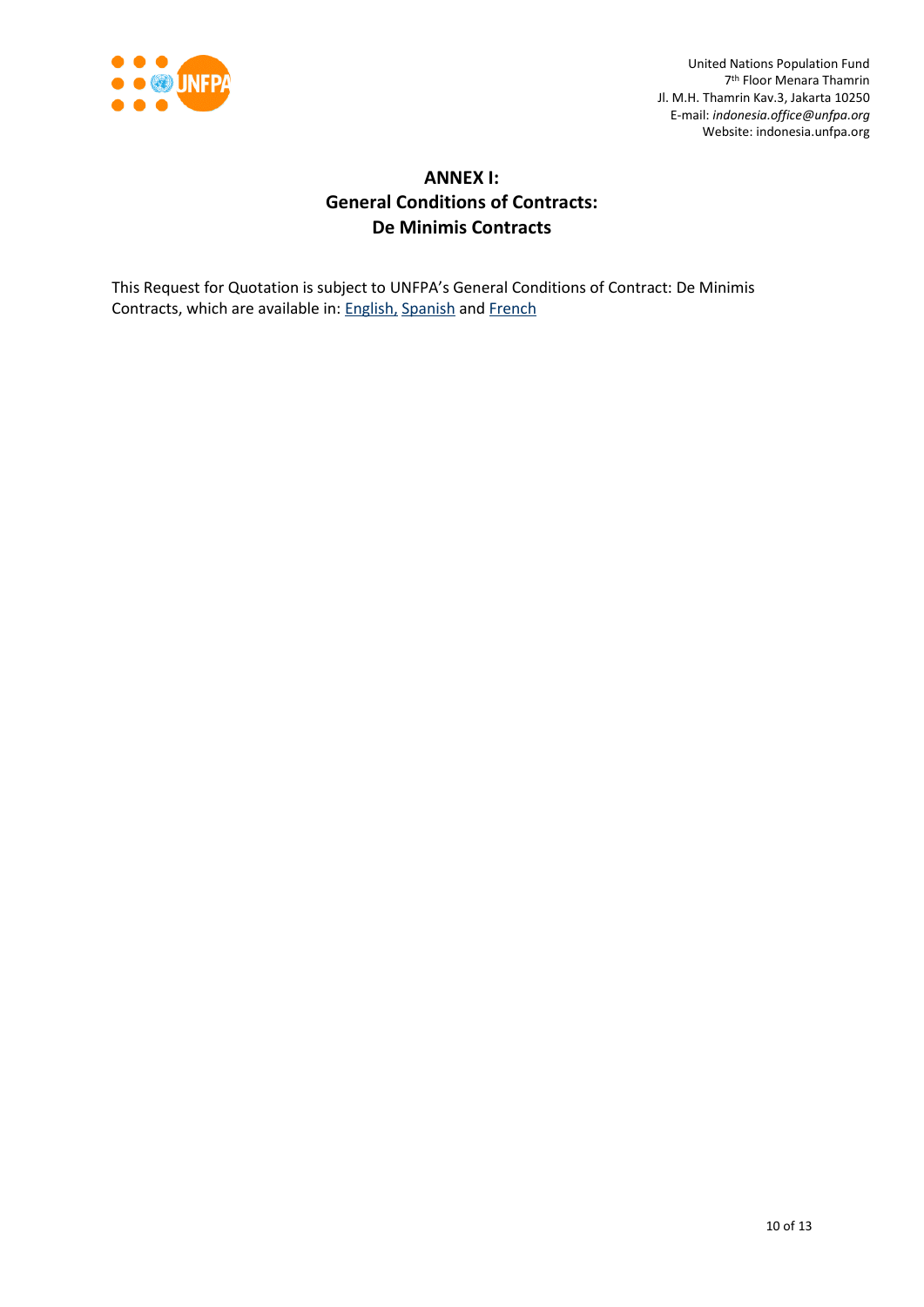

United Nations Population Fund 7 th Floor Menara Thamrin Jl. M.H. Thamrin Kav.3, Jakarta 10250 E-mail: *indonesia.office@unfpa.org* Website: indonesia.unfpa.org

# **ANNEX II: BIDDER IDENTIFICATION FORM UNFPA/IDN/RFQ/18/010**

| <b>Organizational Information</b><br>1.                                                                |  |
|--------------------------------------------------------------------------------------------------------|--|
| Company/Institution Name                                                                               |  |
| Address, City, Country                                                                                 |  |
| Telephone/FAX                                                                                          |  |
| Website                                                                                                |  |
| Date of establishment                                                                                  |  |
| Legal Representative: Name/Surname/Position                                                            |  |
| Legal structure: natural person/Co. Ltd,<br>NGO/institution/other (specify)                            |  |
| Organizational Type: Manufacturer, Wholesaler,<br>Trader, Service provider, etc.                       |  |
| Areas of expertise of the organization                                                                 |  |
| Current Licenses, if any, and permits (with dates,<br>numbers and expiration dates)                    |  |
| Years supplying to UN organizations                                                                    |  |
| Years supplying to UNFPA                                                                               |  |
| <b>Production Capacity</b>                                                                             |  |
| Subsidiaries (indicate names of subsidiaries and<br>addresses, if relevant to the Bid)                 |  |
| Commercial Representatives in the country:<br>Name/Address/Phone (for international companies<br>only) |  |

| 2. Expertise of Staff                         |  |
|-----------------------------------------------|--|
| Total number of staff                         |  |
| Number of staff involved in similar contracts |  |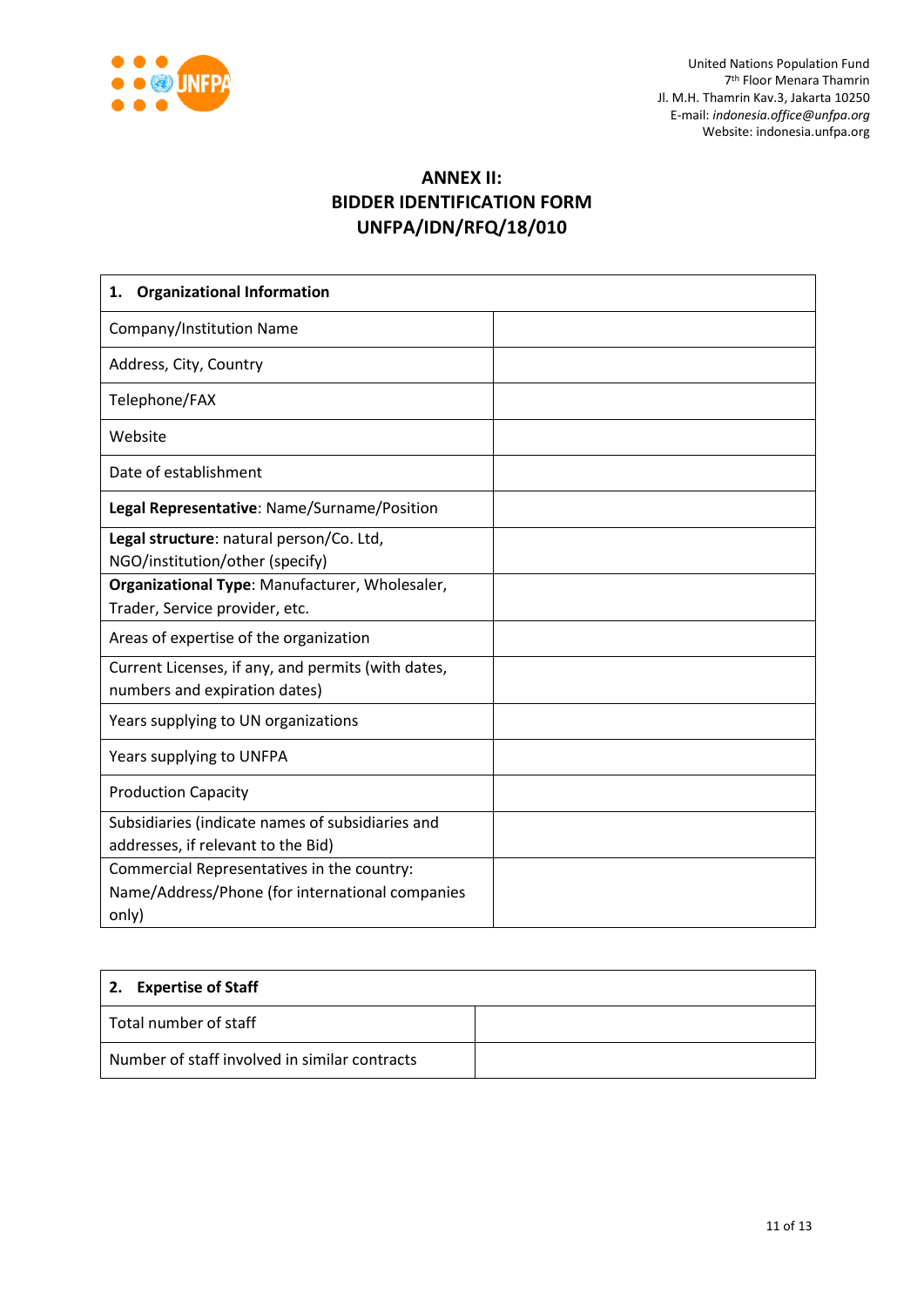

| Contact details of persons that UNFPA may contact for requests for clarification during Bid<br>3.<br>evaluation |  |  |
|-----------------------------------------------------------------------------------------------------------------|--|--|
| Name/Surname                                                                                                    |  |  |
|                                                                                                                 |  |  |
| Telephone Number (direct)                                                                                       |  |  |
| Email address (direct)                                                                                          |  |  |